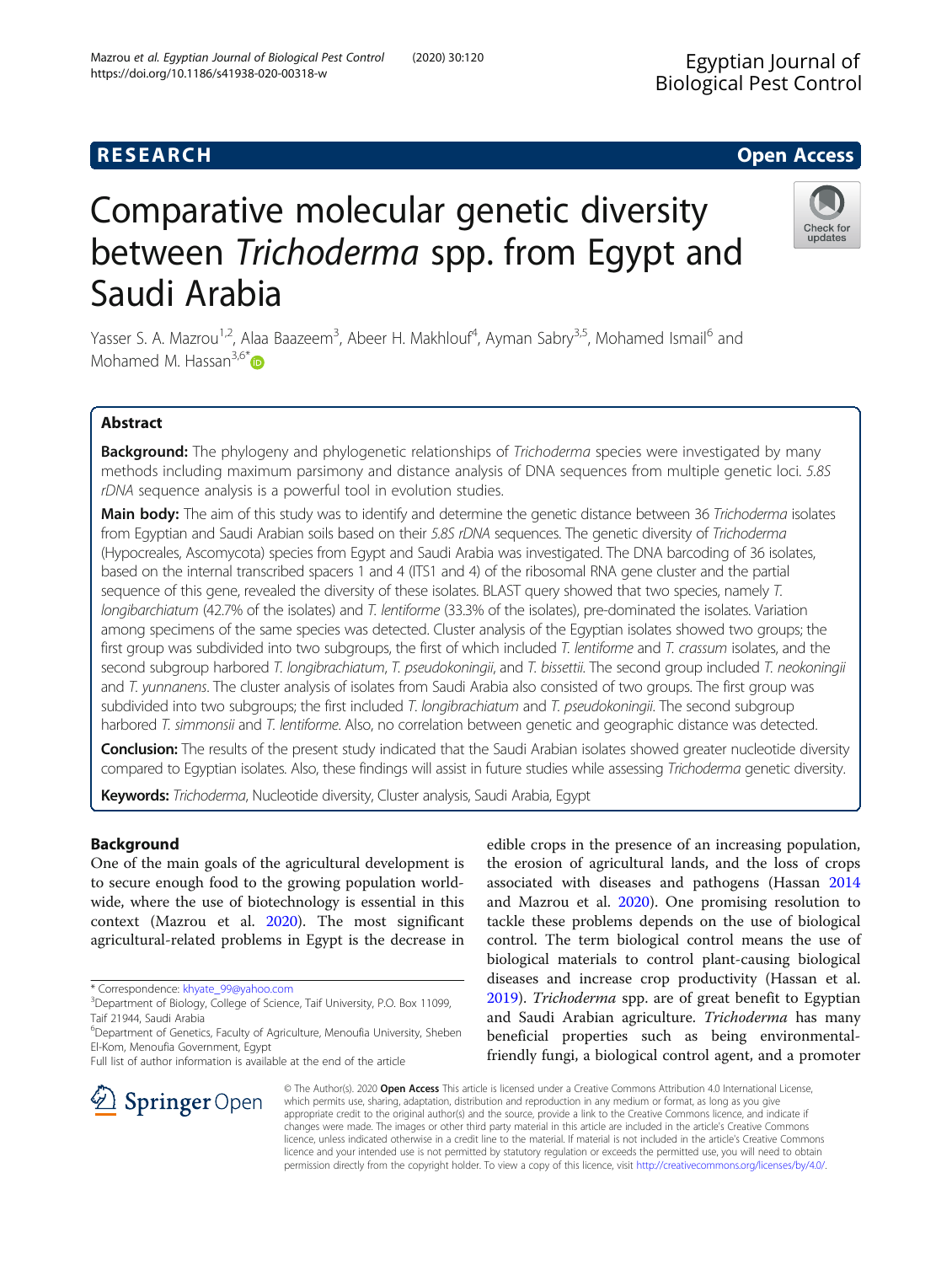of plant growth. Several Trichoderma species (e.g., T. bissettii, T. crassum, T. lentiforme, T. longibrachiatum, T. neokoningii, T. pseudokoningii, and T. yunnanens) are effective biocontrol agents due to their ability to inhibit pathogen growth in soil (Atanasova et al. [2013;](#page-8-0) Kredics et al. [2014](#page-8-0); Parmar et al. [2015](#page-8-0)). These species help to the overall of the plant antagonistic microorganisms. Trichoderma spp. reduce the growth and survival of pathogens through various mechanisms such as competition antibiosis, mycoparasitism, hyphal interactions, and enzyme secretion. Such microorganisms are now available commercially and are used in crop management and practices (Atanasova et al. [2013](#page-8-0); Parmar et al. [2015](#page-8-0)). There are many difficulties in the morphological identification of Trichoderma due to the homoplasy of morphological and phenetic characters, particularly among the Trichoderma anamorph forms; hence, the molecular methods offer a dependable way to identify Trichoderma species (Hassan et al. [2014](#page-8-0); Lakhani et al. [2016](#page-8-0)). Molecular identification and characterization of fungal genomes are generally performed with a universal set of internal transcribed spacer (ITS) markers that amplify the specified 5.8S rRNA fragment of the fungal DNA. The ITS region of nuclear DNA is currently selected as the standard marker for fungal DNA barcoding and for analyzing fungal diversity (Schoch et al. [2012](#page-8-0); Hassan [2014](#page-8-0)). Hassan et al. ([2019\)](#page-8-0) improved the use of sequence-characterized amplified region (SCAR) markers as a simple marker system that enables rapid and inexpensive species identification which contributed to overcome Trichoderma identification difficulties. Molecular identification of fungal species using molecular techniques such as DNA barcoding has gained considerable attention; therefore, the International Union of Microbiological Societies hosts an official website, namely the International Sub-commission on Trichoderma and Hypocrea Taxonomy [\(http://isth.info/](http://isth.info/)). This website is designed as an open resource to host the most recent data on Hypocrea/ Trichoderma taxonomy and evolution. Additionally, this website presents a collection of user-friendly tools for the rapid molecular identification of Hypocrea/Trichoderma based on DNA barcode. The TrichOKEY and TrichoBLAST databases are available on the website, which can assist in the quick identification of Trichoderma/Hypocrea species, using ITS anchors (Srivastava et al. [2014;](#page-8-0) Fahmi et al. [2016\)](#page-8-0).

To date, a limited number of ITS gene sequence are used for the molecular identification of the fungal genus Trichoderma. However, the use of these gene sequences is limited to the successful and accurate identification of only a few species (Hassan [2014;](#page-8-0) Fahmi et al. [2016;](#page-8-0) Hassan et al. [2019](#page-8-0)). Moreover, few studies dealt with the genetic diversity of Trichoderma in Egypt and Saudi Arabia.

The present study is intended to provide novel combinations of ITS primers that are both species- and strainspecific. Also, ITS1 and ITS4 region sequences will be utilized to identifyTrichoderma species, assess its genetic diversity, and determine if the geographic locations have a probable role in shaping *Trichoderma*'s genetic diversity.

### Materials and methods

A total of 36 Trichoderma isolates were collected from Egypt and Saudi Arabia across various geographic locations (Fig. [1\)](#page-2-0). Potato dextrose agar (PDA) medium was used to culture the Trichoderma isolates, and it is containing 4 g potato extract, 20 g dextrose, and 15 g agar.

## DNA extraction, polymerase chain reaction, and electrophoresis

## Genomic DNA isolation

Trichoderma isolates were cultured on Czapek Dox broth at 28 °C for 5 days. Czapek Dox broth media contain 30 g sucrose, 3 g sodium nitrate, 1 g dipotassium phosphate, 0.5 g magnesium sulfate, 0.5 g potassium chloride, and 0.01 g ferrous sulfate, and pH was adjusted to 7.3. The total genomic DNA for each strain was extracted, using the Norgen Plant/Fungi DNA Isolation Kit (Sigma, Thorold, Canada) as previously described in Hassan et al. [\(2019\)](#page-8-0). The genomic DNA was subsequently used for sequencing.

#### PCR amplification of ITS region

ITS1 and ITS4 regions at the 5.8S rDNA gene from all specimens were amplified, using the primer pair ITS-1 (5′-TCC GTA GGT GAA CCT GCG G-3′) and ITS-4 (5′-TCC TCC GCT TAT TGA TAT GC-3′) as suggested by Hermosa et al. ([2000](#page-8-0)) and Hassan [\(2014\)](#page-8-0). PCR was performed as described in Hassan et al. [\(2019\)](#page-8-0), in PCR tubes containing 1 μl (10 ng) of genomic DNA, 12.5 μl of GoTaq® Green Master Mix (Promega, Madison, WI, USA), 1 μl of each primer (20 pmol), and deionized distilled water (up to a total volume of  $25 \mu$ ). For DNA amplification, the tube contents were heated at 94 °C for 10 min in a C1000 Touch™ Thermal Cycler (Bio-Rad, Munich, Germany). Subsequently, Taq polymerase was added, followed by 35 cycles of 1 min at 94 °C, 45 s at 60 °C, and 1 min at 72 °C, with a final 7-min extension at 72 °C.

#### DNA sequence analysis

The nucleotide sequences of the 5.8S-ITS region were determined, using the Gene analyzer 3121 sequencing service (Macrogen Co., Seoul, South Korea). The deduced 36 sequences were subjected to the National Center for Biotechnology Information (NCBI) BLAST search tool [\(http://blast.ncbi.nlm.nih.gov](http://blast.ncbi.nlm.nih.gov)) to detect sequence similarity. Each sequence was individually BLAST searched, where BLAST results with the lowest expected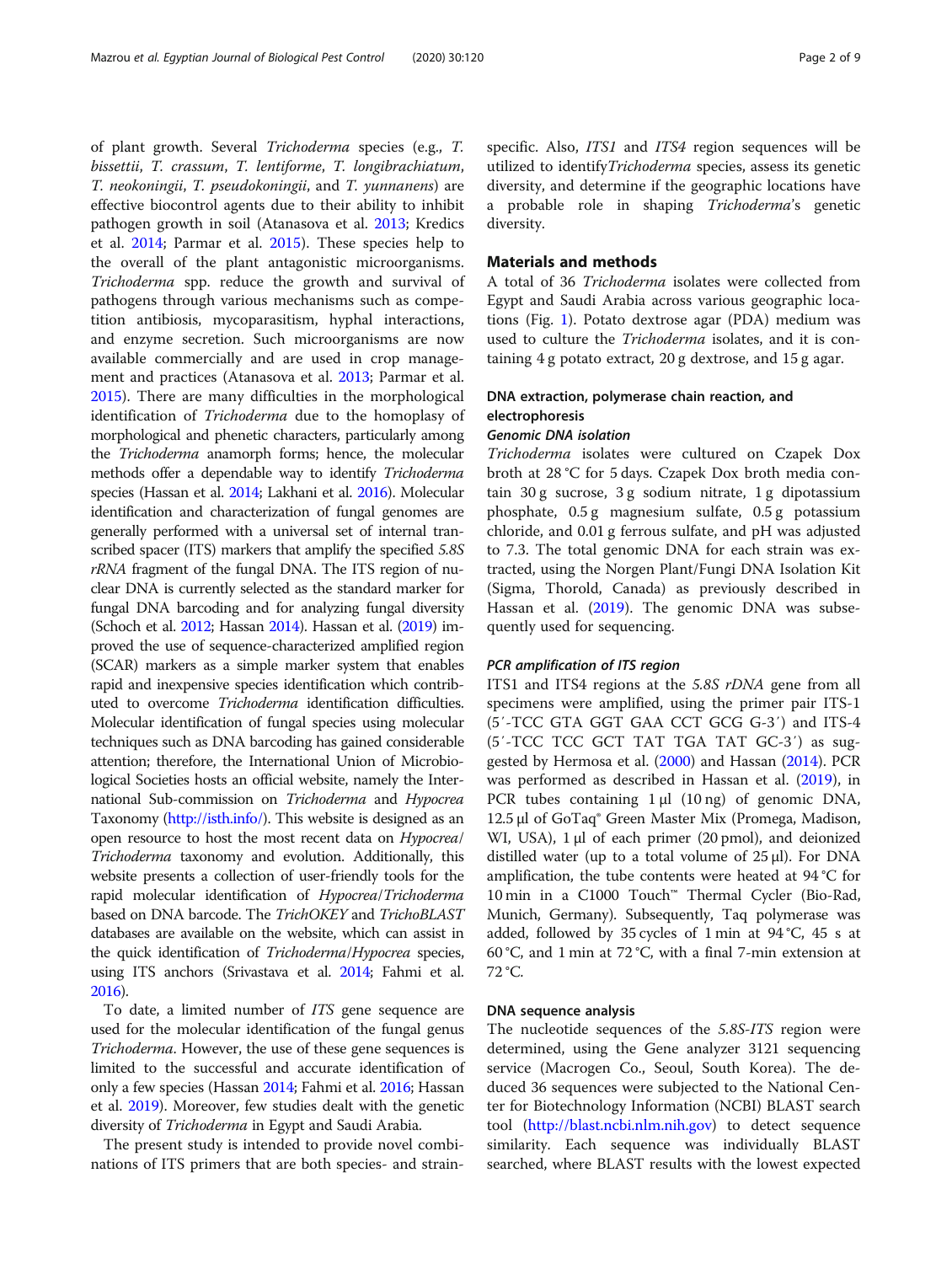<span id="page-2-0"></span>

value (e value) which indicates the number of nonchanced alignments were selected. To ensure that BLAST outputs were governed by e values, BLAST algorithm parameters were decreased such that the expected threshold was set to a more stringent value of 1e<sup>-6</sup>. Alignment and editing of the 36 sequences were carried out using Clustal x version 2 (Larkin et al. [2007](#page-8-0)).

## Phylogenetic analyses

Exploratory data and phylogenetic analyses were carried out using R Project for Statistical Computing (R Core Team 2017). Exploratory data analysis was performed using Seqinr (Charif and Lobry [2007](#page-8-0)) R package. Phylogenetic analyses were carried out by ape package (Paradis et al. [2004](#page-8-0)). Reconstruction of the phylogenetic tree was performed using the neighbor-joining method (Nei and Gojobori, [1986](#page-8-0)).

#### Nucleotide diversity

To determine the level of sequence variability, the following common genetic parameters were estimated for sequences from specimens originating from Egypt and Saudi Arabia: haplotype diversity  $(H_d)$ , number of polymorphic sites (S), nucleotide diversity per site  $(\theta_w)$ , and nucleotide diversity  $(\pi_T)$ . The DnaSP v5.10 (Librado and Rozas [2009](#page-8-0)) was used for the above computation.

#### Isolation-by-distance

The degree of isolation-by-distance (IBD) (Rousset [1997](#page-8-0)) was assessed by testing the association between geographic and genetic distances for all pairs of isolates within each group of sequences. Pairwise geographical distances among isolates were calculated using the GPS coordinates at the sampling localities in the Geographic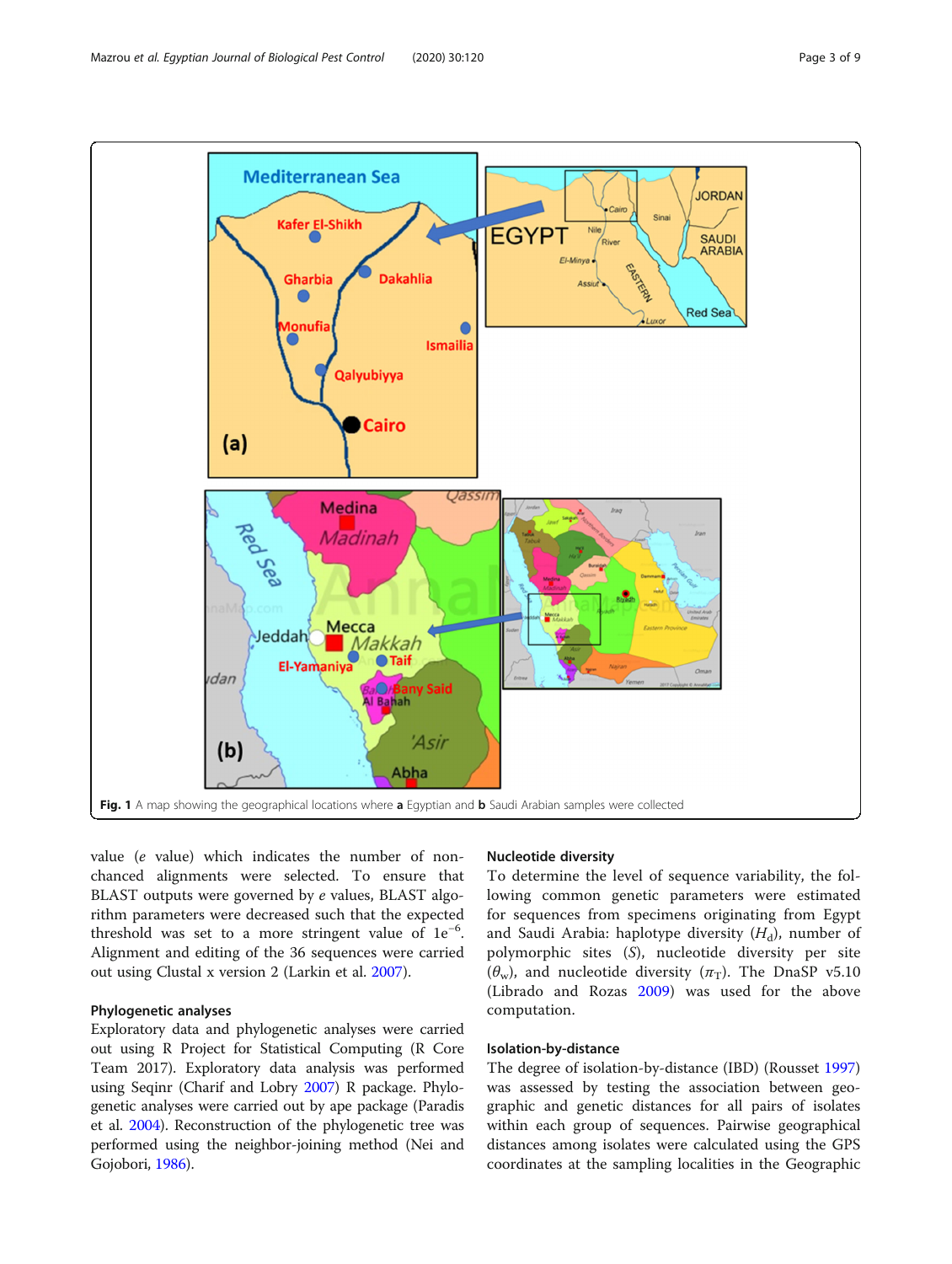Distance Matrix Generator v. 1.2.3 (Ersts [2010\)](#page-8-0). Geographic isolation-by-distance referred to the idea that isolates may be spatially distributed across regions. This term sought to determine if there is a statistically significant relationship between genetic distance and geographic distance and the strength of this relationship. Following the regression method of Rousset [\(1997](#page-8-0)), geographic distances were log-transformed and genetic distances were expressed as  $\Phi_{ST}$ . The statistical significance of the associations was assessed based on a Mantel test (Mantel [1967](#page-8-0)) with 1000 permutations, using GenAlEx 6.5 (Peakall and Smouse [2012\)](#page-8-0).

#### Results and discussion

#### Trichoderma species identification

The growth pattern of all 36 Trichoderma strains (24 and 12 isolates from Egypt and Saudi Arabia, respectively) cultured on PDA was monitored, and their proliferation pattern revealed significant changes (data not shown). Oligonucleotide barcode is a powerful tool for the identification of Trichoderma species and is recommended as an alternative or alongside morphological methods (Hassan et al. [2019](#page-8-0)). Molecular data from ITS sequences provided accurate characterization and identification of isolates. However, hereafter, isolates will be referred to as Saudi Arabian isolates or Egyptian isolates, regardless of the sampling location. Tables 1 and [2](#page-4-0) showed the results obtained from NCBI BLAST queries for the 36 isolates.

The criteria used to query sequences aimed to reduce the search space (database). For the 36 isolates queries, E values were 0, which indicated non-chanced alignments of the queries. For Egyptian isolates, the percentage identity with similar species ranged between 84 and 100%, while Saudi Arabian isolates showed similarities with similar species ranged between 97 and 99%. Trichoderma isolates were deposited in a gene bank with accession numbers MK680258–MK680293. Moreover, the NCBI BLAST query of Egyptian isolates resulted in 7 Trichoderma species, namely T. bissettii, T. crassum, T. lentiforme, T. longibrachiatum, T. neokoningii, T. pseudokoningii, and T. yunnanens. Of the 24 Egyptian isolates, 11 were identified as T. lentiforme, 7 were T. longibrachiatum, 2 were T. neokoningii, and only one isolate of each species (T. bissettii, T. crassum, T. pseudokoningi, and T. yunnanense) (Table 1). For the Saudi

Table 1 Location and BLAST search results for Trichoderma isolates from Egypt and their similarity with the most similar species

| Isolate no.    | Location       | <b>Species</b>     | <b>Accession number</b> | <b>NCBI</b> best match | Percent of identity | E value     |
|----------------|----------------|--------------------|-------------------------|------------------------|---------------------|-------------|
|                | Kafer El-Shikh | T. bissettii       | MK680258                | T. bissettii           | 99                  | $\Omega$    |
| $\overline{2}$ | Kafer El-Shikh | T. crassum         | MK680259                | T. crassum             | 99                  | $\mathbf 0$ |
| 3              | Gharbia        | T. lentiforme      | MK680260                | T. lentiforme          | 99                  | $\Omega$    |
| $\overline{4}$ | Gharbia        | T. lentiforme      | MK680261                | T. lentiforme          | 99                  | $\circ$     |
| 5              | Kafer El-Shikh | T. lentiforme      | MK680262                | T. lentiforme          | 99                  | $\Omega$    |
| 6              | Kafer El-Shikh | T. lentiforme      | MK680263                | T. lentiforme          | 99                  | $\Omega$    |
| $\overline{7}$ | Kafer El-Shikh | T. lentiforme      | MK680264                | T. lentiforme          | 84                  | $6E - 140$  |
| 8              | Kafer El-Shikh | T. lentiforme      | MK680265                | T. lentiforme          | 98                  | $\Omega$    |
| 9              | Dakahlia       | T. lentiforme      | MK680266                | T. lentiforme          | 99                  | 0           |
| 10             | Dakahlia       | T. lentiform       | MK680267                | T. lentiforme          | 99                  | $\Omega$    |
| 11             | Gharbia        | T. lentiforme      | MK680268                | T. lentiforme          | 99                  | 0           |
| 12             | Gharbia        | T. lentiforme      | MK680269                | T. lentiforme          | 100                 | 0           |
| 13             | Gharbia        | T. lentiforme      | MK680270                | T. lentiforme          | 99                  | $\Omega$    |
| 14             | Kafer El-Shikh | T. longibrachiatum | MK680271                | T. longibrachiatum     | 99                  | $\Omega$    |
| 15             | Kafer El-Shikh | T. longibrachiatum | MK680272                | T. longibrachiatum     | 99                  | $\Omega$    |
| 16             | Gharbia        | T. longibrachiatum | MK680273                | T. longibrachiatum     | 99                  | $\Omega$    |
| 17             | Gharbia        | T. longibrachiatum | MK680274                | T. longibrachiatum     | 99                  | $\Omega$    |
| 18             | Monufia        | T. longibrachiatum | MK680275                | T. longibrachiatum     | 99                  | 0           |
| 19             | Monufia        | T. longibrachiatum | MK680276                | T. longibrachiatum     | 99                  | $\Omega$    |
| 20             | Monufia        | T. longibrachiatum | MK680277                | T. longibrachiatum     | 99                  | $\Omega$    |
| 21             | Dakahlia       | T. neokoningii     | MK680278                | T. neokoningii         | 99                  | $\Omega$    |
| 22             | Dakahlia       | T. neokoningii     | MK680279                | T. neokoningii         | 99                  | $\Omega$    |
| 23             | Ismailia       | T. pseudokoningi   | MK680280                | T. pseudokoningii      | 99                  | $\Omega$    |
| 24             | Ismailia       | T. yunnanense      | MK680281                | T. yunnanens           | 99                  | 0           |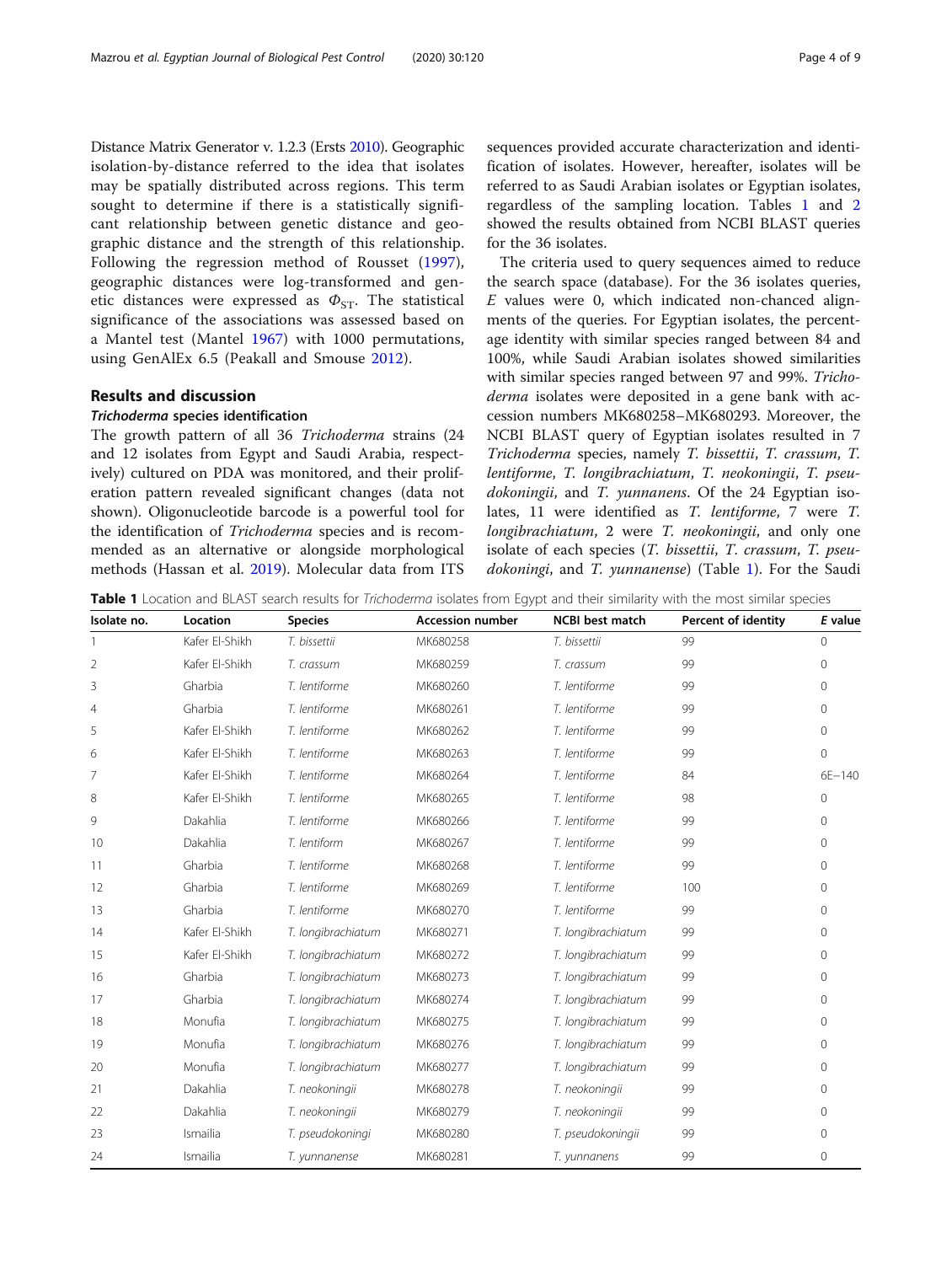| Isolate no.    | Location            | <b>Species</b>     | <b>Accession number</b> | <b>NCBI</b> best match | Percent of identity | E value          |
|----------------|---------------------|--------------------|-------------------------|------------------------|---------------------|------------------|
|                | Taif government     | T. longibrachiatum | MK680282                | T. longibrachiatum     | 99                  | C                |
|                | Taif government     | T. longibrachiatum | MK680283                | T. longibrachiatum     | 99                  | $\left( \right)$ |
| 3              | Taif government     | T. longibrachiatum | MK680284                | T. longibrachiatum     | 99                  |                  |
| $\overline{4}$ | Taif government     | T. longibrachiatum | MK680285                | T. longibrachiatum     | 99                  |                  |
| 5              | El-Yamaniya, Makkah | T. longibrachiatum | MK680286                | T. longibrachiatum     | 99                  |                  |
| 6              | El-Yamaniya, Makkah | T. longibrachiatum | MK680287                | T. longibrachiatum     | 99                  |                  |
|                | El-Yamaniya, Makkah | T. longibrachiatum | MK680288                | T. longibrachiatum     | 99                  |                  |
| 8              | El-Yamaniya, Makkah | T. longibrachiatum | MK680289                | T. longibrachiatum     | 99                  |                  |
| 9              | Taif government     | T. lentiforme      | MK680290                | T. lentiforme          | 99                  |                  |
| 10             | Bany Said, Al-Baha  | T. simmonsii       | MK680291                | T. simmonsii           | 99                  | 0                |
| 11             | Bany Said, Al-Baha  | T. simmonsii       | MK680292                | T. simmonsii           | 99                  | 0                |
| 12             | Bany Said, Al-Baha  | T. pseudokoningii  | MK680293                | T. pseudokoningii      | 97                  | $\left( \right)$ |

<span id="page-4-0"></span>Table 2 Location and BLAST search results for Trichoderma isolates from Saudi Arabia and their similarity with the most similar species

Arabian isolates, only 4 Trichoderma species were identified, T. longibrachiatum, T. lentiforme, T. simmonsii, and T. pseudokoningii. Of the 12 Saudi Arabian isolates, 8 belonged to T. longibrachiatum, 2 belonged to T. simmonsii, and only one belonged to each of T. pseudokoningii and T. simmonsii (Table 2). Comparing species found among Egyptian isolates with their counterparts in Saudi Arabia, T. simmonsii was found only among Saudi Arabian isolates, and T. bissettii, T. crassum, T. neokoningii, and T. yunnanens only appeared in Egyptian isolates. BLAST search at NCBI was used to match the nucleotide sequences of all eight Trichoderma species for the post-molecular identification validation. This confirmed the selected sequences as specific strains of Trichoderma species (Srivastava et al. [2014](#page-8-0); Mazrou et al. [2020](#page-8-0)). A set of 5 oligonucleotide sequences present in all known Hypocrea/Trichoderma ITS1 - 5.8S RNA - ITS4 sequences, was used in combination to identify the species at a genetic level (Hassan [2014](#page-8-0); Hassan et al. [2019](#page-8-0)). Using molecular markers, particularly those based on DNA sequenced data, was an essential technique to decipher the genetic variability of any species (Nagy et al. [2004;](#page-8-0) Bellemain et al. [2010\)](#page-8-0). In addition, the interspecies identification of the species from different isolates was carried out in this study. The results showed that although the rDNA ITS sequence was very conservative, there were variations on sequence and length among different isolates, and there was a genetic differentiation at various levels. Therefore, the ITS sequence analysis clearly differentiated between Egyptian and Saudi Arabian species. Similarly, Kuhls et al. ([1997](#page-8-0)) used sequence analysis to differentiate between T. reesei and T. longibrachiatum. Many other researchers have used ITS sequences to identify Trichoderma spp. (Sharma et al. [2009](#page-8-0); Shahid et al. [2013](#page-8-0)). Consequently, variation among individuals of the same species was noticed (Fahmi et al. [2016;](#page-8-0) Hassan et al. [2019;](#page-8-0) Mazrou et al. [2020](#page-8-0)); therefore, it is of great interest to identify the species at the molecular level.

#### Sequence variations

Sequence length varied greatly among the isolates. For the Egyptian isolates, the shortest sequence length was attributable to T. bissettii of 430 bp, while T. yunnanens had the longest length of 874 bp. The percentage of GC content was consistent among species, with a similar trend observed for the Saudi Arabian isolates. In Egyptian isolates, the GC content ranged from 55% for T. yunnanens to 58% for T. longibrachiatum. Similarly, for the Saudi Arabian isolates, the GC content ranged from 55% in T. simmonsii to 59% in T. pseudokoningii. The base frequencies of Egyptian and Saudi Arabian isolates were presented in Fig. [2a](#page-5-0), b. Only 2 species from the Egyptian isolates showed noticeable variation in nucleotide base proportions. Sequences from T. neokoningii and T. yunnanens revealed that the percent of thymine was higher than other bases, and no other noticeable differences were observed. In an earlier study, Abd-Elsalam et al. ([2010\)](#page-8-0) observed a slight variation between T. harzianum and T. longibrachiatum in Saudi Arabian isolates. This indicated a wide range of interspecies variations, which is consistent with the idea of haplotype presence among species (Gupta et al. [2014](#page-8-0)). Abd-Elhamid et al. [\(2017](#page-8-0)) also reported that molecular identification is very important to identify the Trichoderma species, so it is recommended to be used for confirming the morphological approaches in the identification of Trichoderma isolates obtained from Egyptian soils.

#### Phylogenetic analysis

Cluster analysis was carried out as a pre-processing step to glean an insight into the data distribution. The results of the cluster analysis were shown in Fig. [3.](#page-6-0) The studied 36 isolates formed two large clusters. The first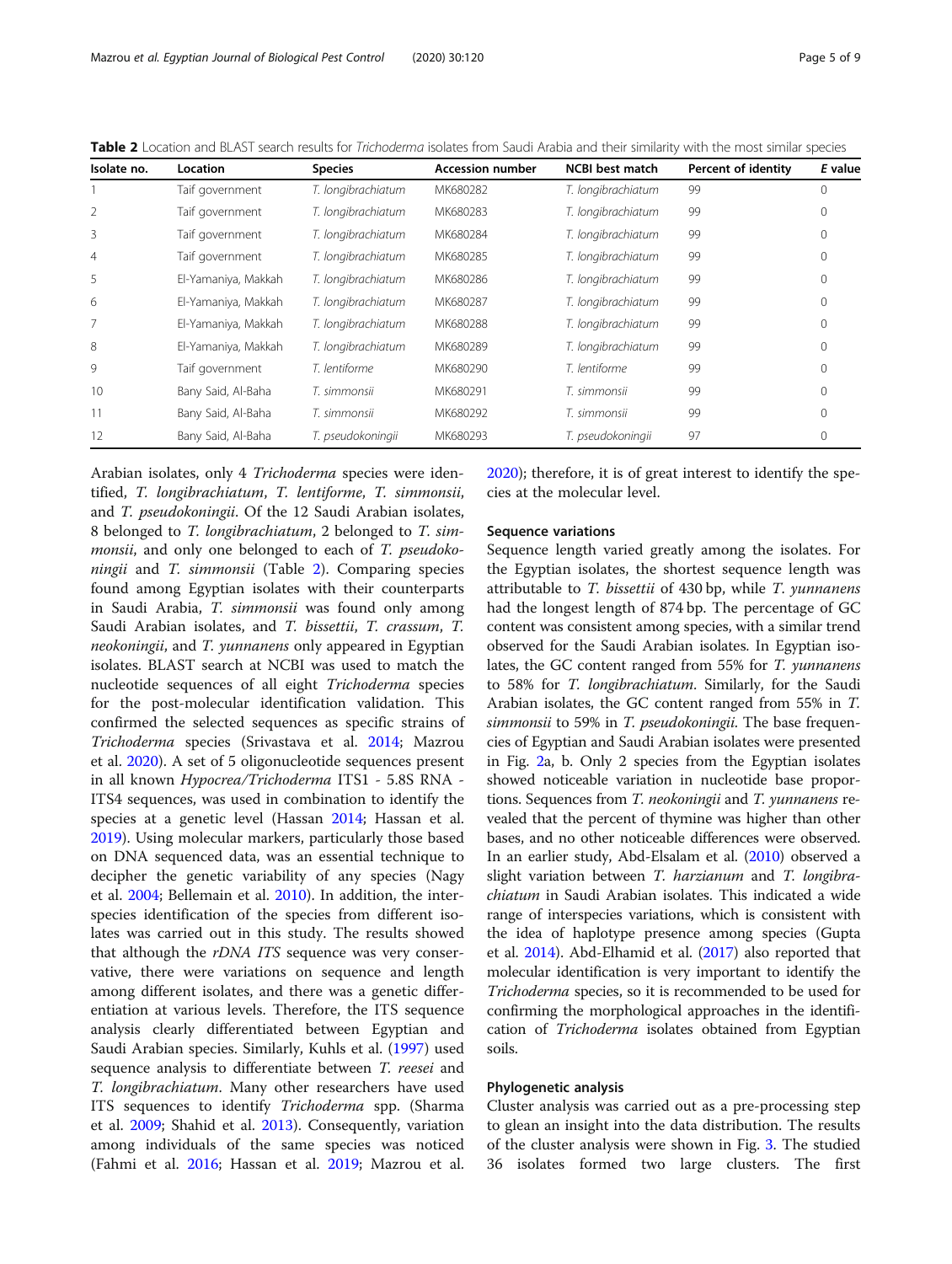<span id="page-5-0"></span>

comprised all Saudi Trichoderma strains; this cluster was divided into two sub-clusters. One contained all 8 T. longibrachiatum and T. pseudokoningii, whereas the second comprised T. lentiforme and T. simmonsii. The second cluster comprised all the Egyptian Trichoderma species; this cluster incorporates three sub-clusters. The first comprised T. yunnanens and T. neokoningii. Although the isolates from Saudi Arabia and Egypt were grouped into different groups (Hassan et al. [2014;](#page-8-0) Fahmi et al. [2016](#page-8-0)), the Egyptian isolates showed more uniform patterns of clustering. T. lentiforme isolates from Egypt were grouped into one cluster; however, T. crassum was grouped with T. lentiforme Egyptian isolates. These results were similar to those obtained by Anees et al. [\(2010\)](#page-8-0) in Pakistan, Abd-Elsalam et al. ([2010\)](#page-8-0) in Saudi Arabia, Hassan et al. [\(2014\)](#page-8-0) in Egypt, and Lakhani et al. [\(2016](#page-8-0)) in India. Furthermore, T. longibrachiatum grouped with T. pseudokoningii in Saudi Arabian isolates. Besides, T. lentiforme and T. crassum grouped; however, they were subdivided into different subgroups. In an earlier study, Cázares-Garcia et al. ([2013\)](#page-8-0) and Hassan et al. [\(2014](#page-8-0)) observed a little variation between T. lentiforme and T. longibrachiatum. The low genetic differentiation among isolates from different regions is indicative of shred

isolates between the two regions, nevertheless maintaining high genetic variability within each group.

#### Polymorphism and genetic diversity among species

The number of haplotypes identified among KSA isolates was higher than that of Egyptian isolates (11 and 8, respectively) (Table [3](#page-6-0)).

Also, the Saudi Arabian isolates showed 98% haplotype diversity compared to 76% among Egyptian isolates. However, the Saudi Arabian isolates showed lower nucleotide diversity  $(\pi_T)$  than their Egyptian counterparts.

AMOVA showed significant differentiation between Saudi Arabian and Egyptian isolates with the most genetic variance observed between rather than within regions. Also, it showed a significant genetic differentiation between the two groups ( $\Phi_{ST}$  = 0.838, Table [4\)](#page-6-0).

Most of the genetic variation was attributed to the between-group differences (83.77%). The highest genetic differentiation between isolates in the regions sampled was indicative of the presence of unique species in the two regions. This result was also supported by both cluster and phylogenetic analysis (Fig. [3](#page-6-0)). Additionally, the statistical analysis revealed further support of the presence of unique isolates where most of the genetic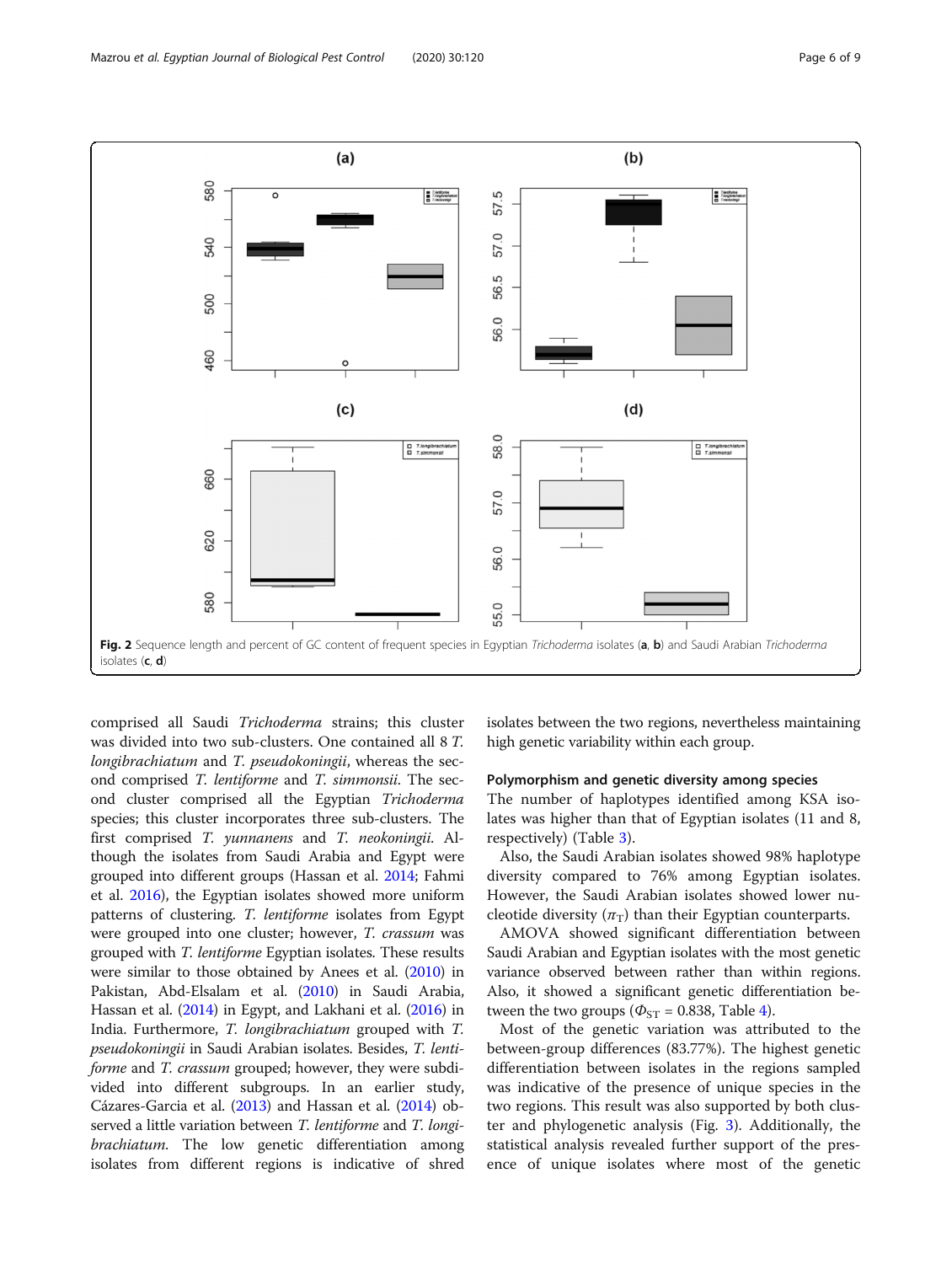<span id="page-6-0"></span>

variance explained between the region's differences (Sharma et al. [2009](#page-8-0); Shahid et al. [2013;](#page-8-0) Mazrou et al. [2020](#page-8-0)).

#### Isolation-by-distance

The Mantel test showed no correlation between the genetic and geographic distances in Egyptian and Saudi Arabian isolates ( $r^2 = -0.38$ ,  $r^2 = 0.23$ ,  $P > 0.05$  for Egyptian and Saudi Arabian isolates, respectively) (Fig. [4a](#page-7-0), b). The lack of correlation between genetic and geographic distances was indicative of the absence of isolation-by-distance pattern among isolates from the two regions. The observed pattern

from Egypt and KSA, standard error between brackets

|                                              | Egypt         | KSA           |
|----------------------------------------------|---------------|---------------|
| Number of isolates                           | 24            | 12            |
| Number of haplotypes $(H)$                   | 8             | 11            |
| Haplotype diversity $(H_d)$                  | 0.757(0.027)  | 0.985(0.012)  |
| Number of polymorphic sites (S)              | 51            | 35            |
| Nucleotide diversity per site $(\theta_{w})$ | 0.0367(0.002) | 0.0259(0.003) |
| Nucleotide diversity $(\pi_T)$               | 0.052(0.002)  | 0.030(0.002)  |

suggested the presence of high gene flow within each of the studied regions.

DNA sequencing of the 5.8S-ITS region was carried out, using specific primers within ITS1 and ITS4. The ITS region is one of the most reliable loci for the identification of a strain at the species level (Kullnig-Gradinger et al. [2002;](#page-8-0) Hassan [2014;](#page-8-0) Hassan et al. [2019\)](#page-8-0). By comparing the sequences of the 5.8S-ITS region to the sequences deposited in GenBank, all the Trichoderma isolates can be identified to the species level with a homology percentage of at least 99%. The TrichOKEY search tool, a program specifically comparing ITS1 and ITS4 sequences to a specific database for *Trichoderma* gener-**Table 3** Nucleotide diversity estimates in *Trichoderma* isolates and **ated from only vouchered sequences, was used to assess** 

**Table 4** Analysis of molecular variance (AMOVA) and fixation index  $\Phi_{ST}$  among 21 Trichoderma isolates collected from KSA and Egypt

| Source of<br>variation             | df | Sum of<br>squares | Variance<br>component | % variation $\phi_{\text{ST}}$ |          |
|------------------------------------|----|-------------------|-----------------------|--------------------------------|----------|
| Between regions 1 2633.819 162.644 |    |                   |                       | 83.770                         | $0.838*$ |
| Within regions 34 1071.458 31.513  |    |                   |                       | 16.230                         |          |
| Total                              | 35 |                   |                       |                                |          |
| $*P < 0.05$                        |    |                   |                       |                                |          |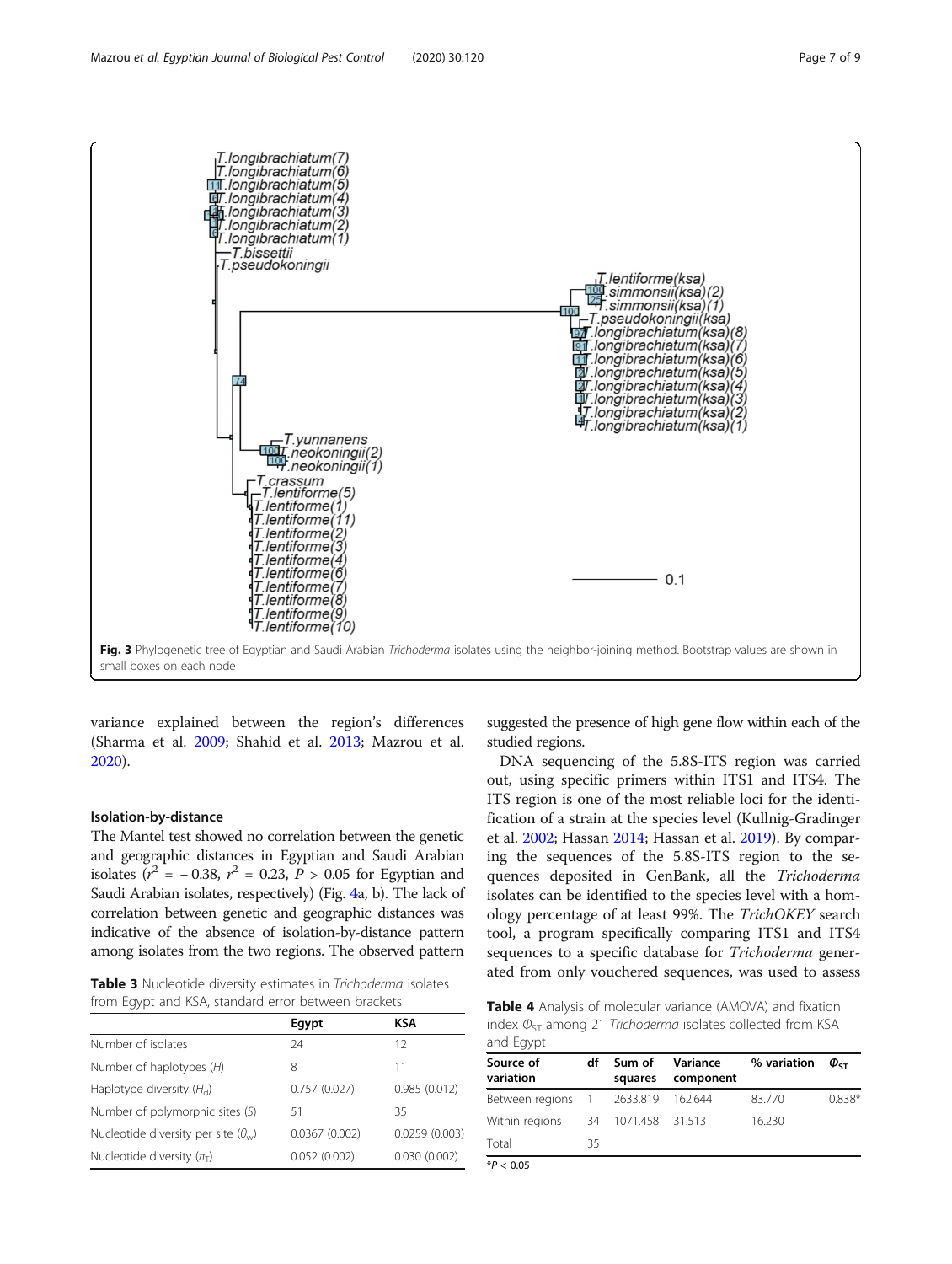<span id="page-7-0"></span>

the reliability of BLAST results. TrichOKEY has resulted in the successful identification of Trichoderma isolates (Anees et al. [2010](#page-8-0); Hassan et al. [2014](#page-8-0); Lakhani et al. [2016](#page-8-0)).

## Conclusion

The obtained results have confirmed the efficiency and reproducibility of ITS as a powerful tool for the identification and genetic diversity assessment of Trichoderma spp. Egyptian isolates showed a more uniform phylogenetic pattern than Saudi Arabian isolates. Geographical differences have a significant impact on genetic differentiation of the local isolates where the most of genetic differences occurred among rather than within groups.

#### Abbreviations

ITS: Internal transcribed spacer; NCBI: National Center for Biotechnology Information; BLAST: Basic Local Alignment Search Tool; AMOVA: Analysis of molecular variance; IBD: Isolation-by-distance; PCR: Polymerase chain reaction

#### Acknowledgements

The authors extend their appreciation to the Deanship of Scientific Research at King Khalid University for funding this work through the Program of Research Groups under grant number (project number 2/28/1440). The current work was also funded by Taif University Researchers Supporting Project number (TURSP - 2020/59), Taif university, Taif, Saudi Arabia.

#### Authors' contributions

All authors contributed significantly to this research and preparation of the manuscript. This study was conceived and designed by YM, AM, and MI. The laboratory work was carried out by MH, AB, and AH. Data were analyzed by YM, AS, and MI. The manuscript was written by AK, MI, and AS. The manuscript was revised by AB and AH. All authors have reviewed and agreed upon the final version of the manuscript.